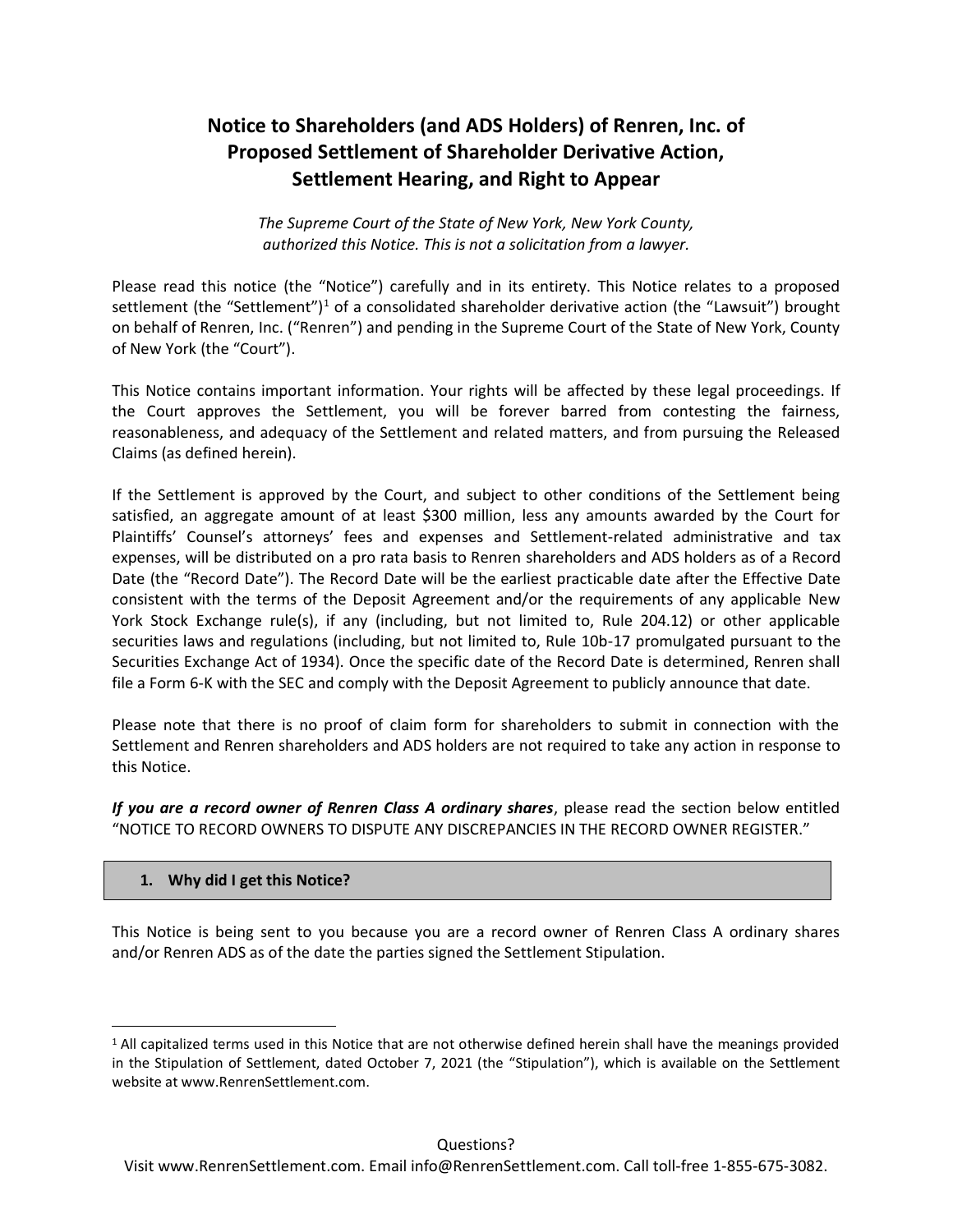You have a right to know about the proposed Settlement of the Lawsuit, and about all of your options, before the Court decides whether to approve the Settlement.

This Notice explains the Lawsuit, the Settlement, your legal rights, what benefits are available, and who is eligible for them.

The Court in charge of the Lawsuit is the Supreme Court of the State of New York, New York County, Commercial Division, and the case is called *In re Renren Inc. Derivative Litigation*, Index No. 653594/2018*.* The judge presiding over the Lawsuit is Justice Andrew Borrok. The shareholders who brought the Lawsuit are called the Plaintiffs, $<sup>2</sup>$  and the companies and people who the shareholders have</sup> sued are called the Defendants.<sup>3</sup> The Lawsuit is a derivative action, which means that the Plaintiffs seek to pursue claims on behalf of Renren itself. Renren is named in the Lawsuit as a Nominal Defendant only and there are no claims asserted against Renren.

If the Court approves the Settlement and the Settlement becomes effective: (a) the Lawsuit will be dismissed with prejudice, (b) the release of Released Plaintiffs' Claims (defined below) will become effective, and (c) the Administrator approved by the Court will make payments pursuant to the Settlement. In addition, if Defendants seek a release of direct claims held by Renren Shareholders<sup>4</sup> and the Court approves such a release, then any direct claims held by Renren Shareholders will be released. The Settlement is not contingent on any release of direct claims held by Renren Shareholders, and the Court may approve the Settlement even without granting a release of any direct claims held by Renren Shareholders.

#### **2. What is this lawsuit about?**

The following summary does not constitute findings of the Court. The Court has made no findings about the following matters and these descriptions are not opinions of the Court as to the merits of any of the claims or defenses raised by any of the parties.

Questions?

<sup>&</sup>lt;sup>2</sup> The Plaintiffs are: Heng Ren Silk Road Investments LLC, Oasis Investments II Master Fund Ltd., and Jodi Arama (collectively, "Plaintiffs").

<sup>&</sup>lt;sup>3</sup> The Defendants are: Joseph Chen ("Chen"); David K. Chao ("Chao"); DCM III, L.P., DCM III-A, L.P., DCM Affiliates Fund III, L.P., and DCM Investment Management III, LLC (collectively, the "DCM Defendants"); Duff & Phelps, LLC ("Duff & Phelps"); Oak Pacific Investment ("OPI"); Social Finance, Inc. ("SoFi"); SoftBank Group Capital Limited ("SoftBank GCL"), SoftBank Group Corp. ("SoftBank Group"), SB Pan Pacific Corporation ("SoftBank PPC" and collectively with SoftBank GCL and SoftBank Group, the "SoftBank Defendants"); Renren SF Holdings, Inc. ("Renren SF"); and Renren Lianhe Holdings ("Renren Lianhe") (collectively, "Defendants"). Renren itself is a nominal Defendant in the Lawsuit.

<sup>4</sup> "Renren Shareholders" means all owners of Renren Class A ordinary shares, whether they are record holders or beneficial owners, as of the Record Date and, to the extent they are separate from the Class A ordinary shares, all owners of Renren ADSs, whether they are record holders or beneficial owners, as of the Record Date, but excluding as to either owners of Class A ordinary shares or Renren ADSs, all Defendants and the D&O Releasees.

Visit www.RenrenSettlement.com. Email info@RenrenSettlement.com. Call toll-free 1-855-675-3082.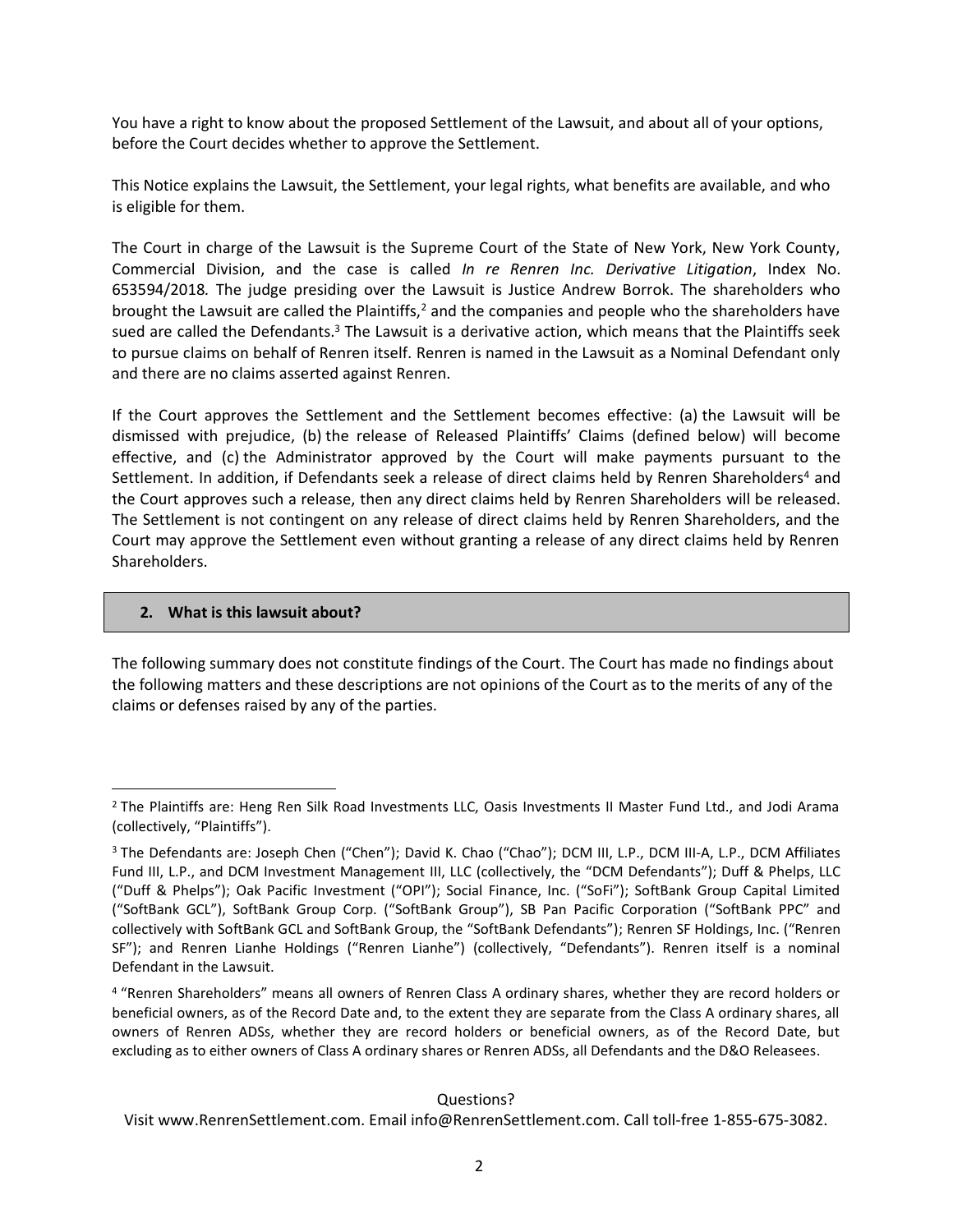Plaintiffs alleged<sup>5</sup> that the Defendants, directly or indirectly, harmed Renren in connection with a series of integrated transactions announced on April 30, 2018 (the "Transaction") involving: (a) the offering of shares in OPI (the "Private Placement") to shareholders of Renren (including holders of Renren's American depositary shares ("ADSs")) who qualified as "Eligible Shareholders" (*i.e.*, shareholders who were "accredited investors" under the Securities Act of 1933 and "qualified purchasers" under the Investment Company Act of 1940, and not residents of a defined "Excluded Jurisdiction" where the Private Placement would be prohibited); (b) a cash dividend (the "Cash Dividend") payable to shareholders of Renren (including ADS holders) other than Eligible Shareholders who accept the Private Placement offer, in an amount calculated as the "OPI Value" of \$500 million divided by the total number of Renren shares (and ADSs) not participating in the Private Placement; and (c) the separation of OPI from Renren (the "Separation"). Renren previously formed OPI as a direct wholly owned subsidiary of Renren for the purpose of Renren's transfer of most of its investments in privately held companies to OPI. Renren then transferred to OPI its minority interests in 44 portfolio companies, among other things (the "Investments"). The Investments included all of Renren's shares of SoFi, which constituted, by value, Renren's largest single investment. Upon closing of the Private Placement, Renren would continue as a publicly held entity, with its remaining businesses and holdings. OPI would be separated as a privately held entity that owned the Investments, and Renren would no longer own any shares of OPI. The Transaction was completed in June 2018, and Renren paid the \$134.3 million Cash Dividend.

Plaintiffs asserted claims under Cayman Islands law and New York law in connection with the Transaction, and included allegations that Renren was controlled by Chen, the DCM Defendants, Liu, and the SoftBank Defendants, and that Chen, Chao, and other insiders—aided and abetted and assisted by the DCM Defendants, the Softbank Defendants, and Duff & Phelps—caused Renren to transfer its Investments at an undervalued price in the Transaction, thus benefitting certain Defendants and harming Renren.

Plaintiffs also asserted claims relating to the disposition of interests in SoFi stock following the completion of the Transaction and the commencement of the Lawsuit. Those claims allege that in March 2019 and October 2019, OPI and its wholly owned subsidiaries fraudulently conveyed interest in SoFi stock to SoFi (and later SoftBank GCL).

Plaintiffs' Counsel reviewed tens of thousands of documents, consulted with financial and foreign law experts about the Lawsuit, and both Defendants and Plaintiffs presented arguments to the Court about the merits of the claims. The Court decided not to dismiss the Lawsuit, but did not make any final decisions about the merits of the case.

Defendants have denied, and continue to deny, all allegations of wrongdoing, fault, liability or damage, and assert that Plaintiffs' claims have no legal or factual merit.

Questions?

<sup>5</sup> The operative complaint in the Lawsuit is the amended and supplemental consolidated complaint, dated March 22, 2021 (the "Complaint"), which is available on the Settlement website at www.RenrenSettlement.com.

Visit www.RenrenSettlement.com. Email info@RenrenSettlement.com. Call toll-free 1-855-675-3082.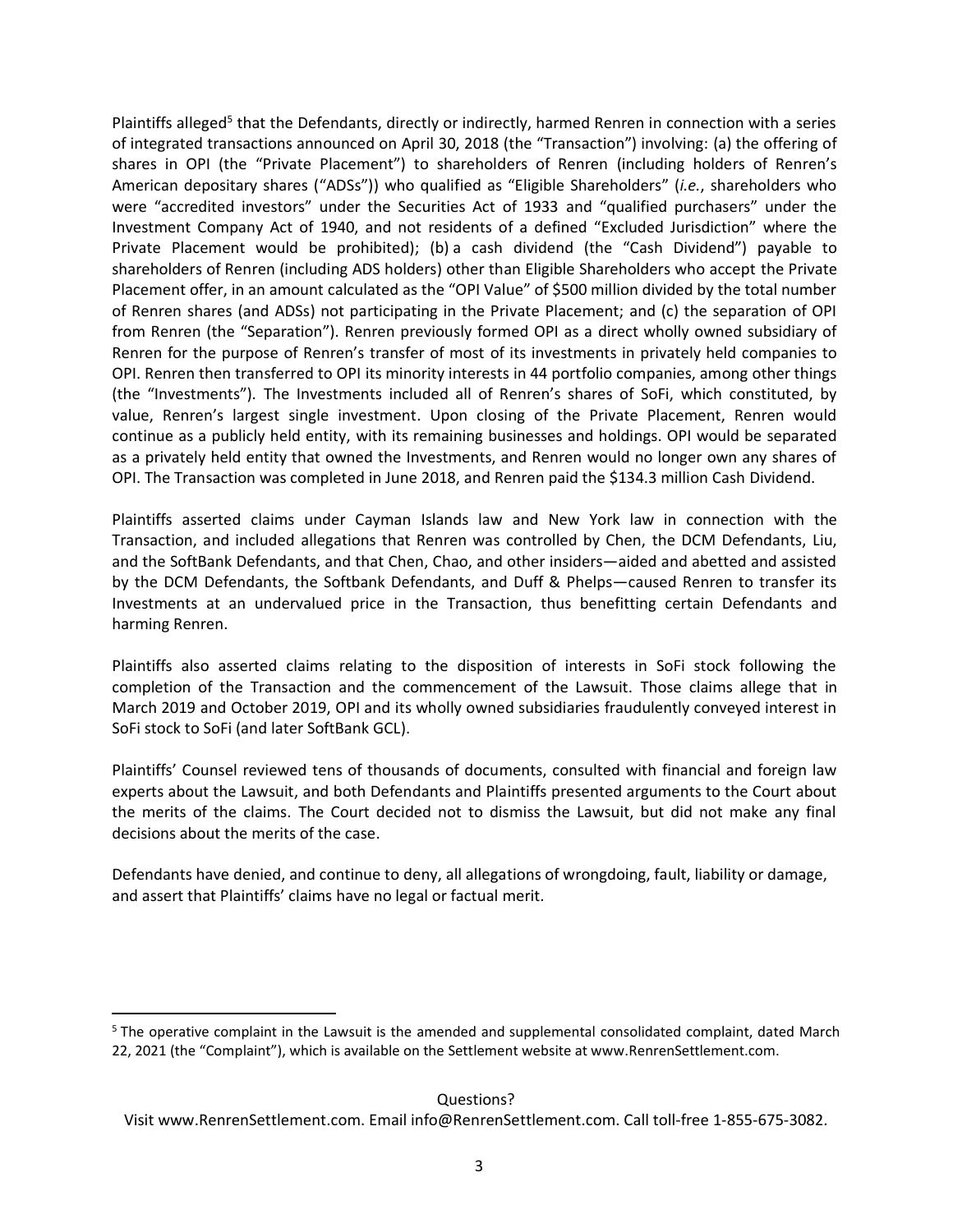### **3. Why is there a settlement?**

Although Plaintiffs and Plaintiffs' Counsel believe they would have prevailed on their claims at trial, Defendants believe the Plaintiffs' claims would have been dismissed before trial and, in any event, that Plaintiffs would not have prevailed on their claims against Defendants at a trial. To avoid the cost and risks of further proceedings and potentially a trial, the parties have agreed to the Settlement, which will entitle Renren Shareholders to receive money. The Plaintiffs and Plaintiffs' Counsel think the Settlement is fair and is in the best interests of Renren and its shareholders and ADS holders.

Plaintiffs' Counsel conducted an investigation and pursued discovery relating to the claims and the underlying events and transactions alleged in the Lawsuit. Plaintiffs' Counsel analyzed the evidence obtained during their investigation and the discovery obtained in the Lawsuit, researched the applicable law with respect to the claims and the potential defenses asserted in the Lawsuit (and retained and consulted with foreign law experts on Cayman Islands law and Chinese law), and engaged and consulted with financial experts with respect to potential damages recoverable in the Lawsuit.

In negotiating and evaluating the terms of the Settlement, Plaintiffs and Plaintiffs' Counsel considered the legal and factual defenses to the Plaintiffs' claims and the expense, delay, and risk of pursuing the claims through trial and appeals. While Plaintiffs believe that the Investments were undervalued in the Transaction and that Renren did not receive hundreds of millions of dollars to which it was entitled in connection with the Transactions, Defendants have argued that they acted appropriately and continue to deny all allegations of wrongdoing, fault, liability, or damage. A retired United States District Court Judge, acting as a private mediator, assisted the parties over several months to negotiate the best deal that could be reached by agreement rather than continued litigation. In light of the risks of continued litigation, the amount of the Settlement, and the immediacy of recovery, Plaintiffs and Plaintiffs' Counsel believe that the Settlement is fair, reasonable and adequate, and in the best interests of the Company and its shareholders and ADS holders. Plaintiffs and Plaintiffs' Counsel believe that the Settlement provides an extraordinary benefit to Renren and its shareholders and ADS holders though corporate governance changes and provides its minority shareholders and ADS holders with a substantial gross monetary recovery of at least \$300 million in cash, as compared to the risk that the claims in the Lawsuit would produce a smaller, or no recovery after trial and appeals, possibly years in the future. None of the Defendants, nor certain other former Renren officers and directors, shall be entitled to participate in the settlement proceeds.

The Court has not made any final decisions about the merits of Plaintiffs' claims or Defendants' defenses.

## **4. What does the settlement provide?**

In consideration for the full and final dismissal with prejudice of the Lawsuit and the releases described below, the Defendants have agreed to pay the greater of (a) \$300 million or (b) the sum of (x) \$38.6866 per ADS multiplied by the number of issued and outstanding ADS held by Renren Shareholders as of the Record Date and (y) \$0.859701 per Class A ordinary share multiplied by the total number of issued and outstanding Class A ordinary shares held by Renren Shareholders as of the Record Date (the "Settlement

## Questions?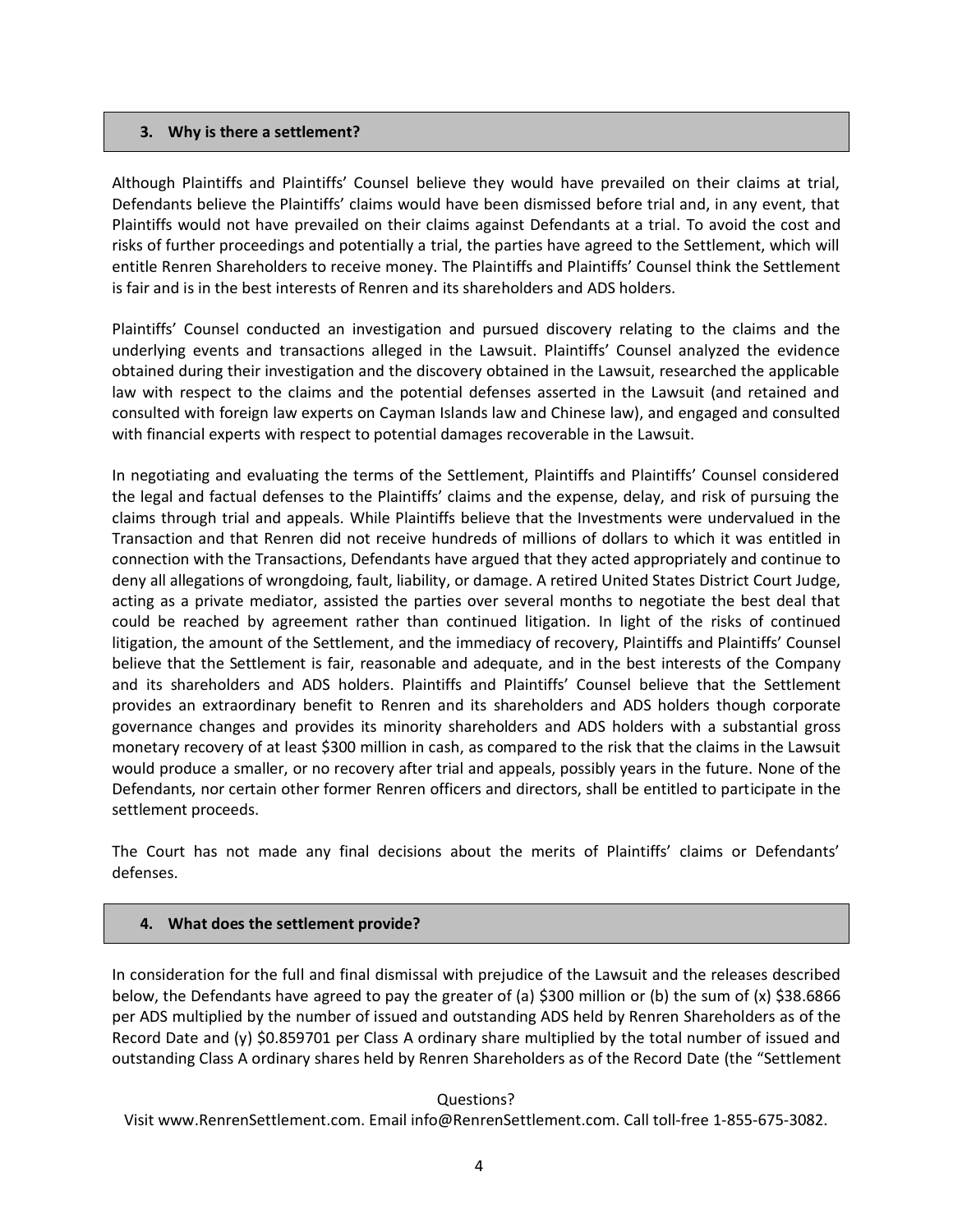Amount"). The Settlement Amount will be paid into a common Settlement Account (the "Settlement Account").

The Settlement Amount, less any amounts awarded by the Court for Plaintiffs' Counsel's attorneys' fees and expenses and Settlement-related administrative and tax expenses, will be distributed on a pro rata basis to Renren Shareholders that own shares of Renren Class A common stock or Renren ADS as of the Record Date. Defendants and certain current and/or former Renren insiders (James Jian Liu, Tianruo Pu, Stephen Tappin, Hui Huang, and Thomas Ren, and each of their agents, attorneys, advisors, representatives, heirs, successors, and assigns (the "D&O Releasees")) shall not be entitled to participate in or receive any portion from the Settlement Account.

Distribution of the Settlement Account is the responsibility of Plaintiffs and Plaintiffs' Counsel under the supervision of the Court, and Defendants shall have no responsibility for the Settlement Account once the OPI Defendants and Duff & Phelps have paid or caused the \$300 million (plus any True Up amount(s) required as set forth in the Stipulation) to be paid into the Settlement Account.

In addition to the monetary recovery for public shareholders, the Settlement provides that Renren will agree to the following corporate governance changes, which will remain in effect for 5 years following approval of the Settlement:

- a. Neither Renren nor any Renren Board of Directors committee may hire Duff & Phelps for any purpose;
- b. Renren's directors will certify at least annually that they (i) have reviewed Renren's Code of Business Conduct and Ethics; (ii) have complied with it; and (iii) have not taken, and will not take, any action that violates its provisions;
- c. Neither the Chairman of the Renren Board of Directors, if not independent, nor any other Renren corporate officer, will serve as a member of the Corporate Governance and Nominating Committee of the Renren Board of Directors; and
- d. Renren will award director compensation that is comprised of a mix of (i) cash and (ii) deferred equity or equity-linked compensation to attempt to align the interests of Renren's directors with those of Renren's shareholders. All Renren directors will be required to hold shares or ADSs of Renren.

## **5. How does the Settlement affect my rights?**

If the Settlement is approved by the Court, you cannot bring derivative claims or be part of any other derivative lawsuit against Released Defendant Parties about the issues in the Lawsuit. Giving up these claims is called a release. If the Settlement is approved by the Court, the Court will enter a final order and Judgment (the "Judgment") whereby the Lawsuit will be dismissed with prejudice and the following releases will occur:

**Release of Claims by Plaintiffs and Renren**: Plaintiffs, on behalf of themselves, and their respective heirs, executors, administrators, predecessors, successors, and assigns, in their capacities as such only, derivatively on behalf of Renren, and Renren directly, by operation of the Stipulation and the Judgment and to the fullest extent allowed by law, shall completely,

## Questions?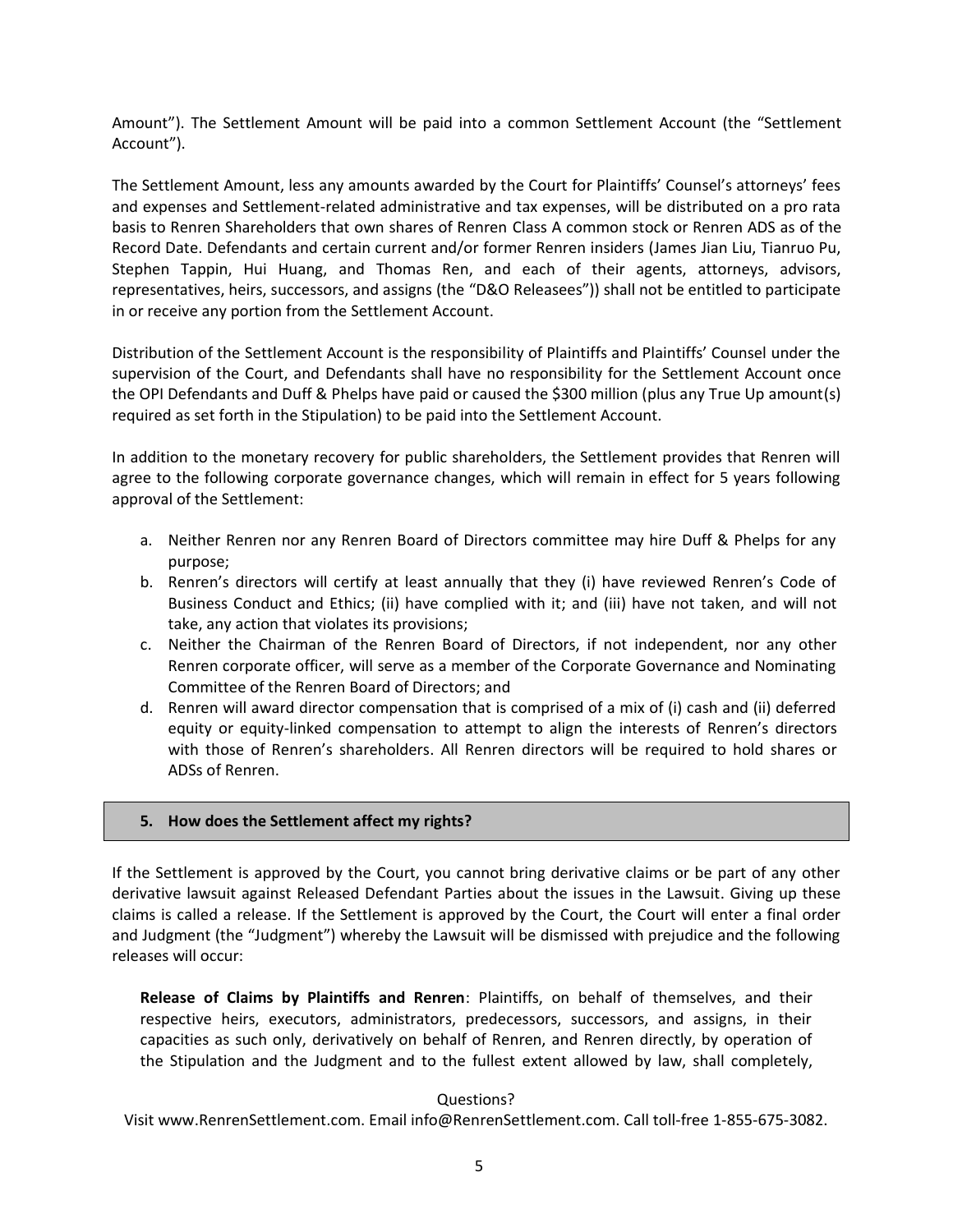fully, finally and forever release, relinquish, settle and discharge each and all of the Released Defendant Parties (defined below) from any and all of the Released Plaintiffs' Claims (defined below), and shall forever be barred and enjoined from commencing, instituting or prosecuting any of the Released Plaintiffs' Claims against any of the Released Defendant Parties. Plaintiffs, on behalf of themselves, and their respective heirs, executors, administrators, predecessors, successors, and assigns, by operation of the Stipulation and the Judgment and to the fullest extent allowed by law, shall completely, fully, finally and forever release, relinquish, settle and discharge each and all of the Renren Releasees (defined below) from any and all of the Released Plaintiffs' Claims (defined below), and shall forever be barred and enjoined from commencing, instituting or prosecuting any of the Released Plaintiffs' Claims against any of the Renren Releasees. Renren, by operation of the Stipulation and the Judgment and to the fullest extent allowed by law, shall completely, fully, finally and forever release, relinquish, settle and discharge each and all of the other Renren Releasees (defined below) from any and all of the Released Plaintiffs' Claims (defined below), and shall forever be barred and enjoined from commencing, instituting or prosecuting any of the Released Plaintiffs' Claims against any of the other Renren Releasees.

"Released Defendant Parties" means Defendants and each of their respective current and former directors, officers, employees, agents, attorneys, representatives, principals, affiliates, subsidiaries, parents, divisions, members, partners, limited partners, former and current shareholders, predecessors, successors, assigns and insurers.

"Released Plaintiffs' Claims" means any claims that have been or could have been asserted in the Action or any forum by Plaintiffs and Renren, including all of Plaintiffs' shareholders, officers, directors, employees and those of their parents, subsidiaries and other affiliates, on their own behalf and on behalf of each of their respective predecessors, successors, heirs, agents, executors, administrators and assigns, and any person they represent, and on behalf of Renren against Defendants and each of their respective predecessors, successors, affiliates, heirs, agents, executors, administrators and assigns, and any persons they represent, from any and all claims or causes of action, known or unknown, based upon, arising out of, or in any way relating to any of the facts, acts, omissions, transactions, events or occurrences alleged in the pending Lawsuit, including (merely for the avoidance of doubt but without limitation): the Separation; the Private Placement; the Transaction; the OPI Value; the Cash Dividend; the Call Options; the Call Option Transfer; the SoftBank Option Exercise Transfer; the Opinion, as defined in the Complaint; provided, however, that this release shall not include claims by the parties to enforce the terms of the Settlement.

"Renren Releasees" means Renren and all of its current and former directors, officers, employees, agents, attorneys, advisors, representatives, principals, affiliates, subsidiaries, parents, divisions, members, partners, limited partners, former and current shareholders, predecessors, successors, assigns and insurers. For the avoidance of doubt, Renren Releasees does not include Duff & Phelps.

**Release of Claims by the Defendants:** The Defendants, on behalf of themselves, and their respective heirs, executors, administrators, predecessors, successors, and assigns in their capacities as such only, by operation of the Stipulation and the Judgment and to the fullest

#### Questions?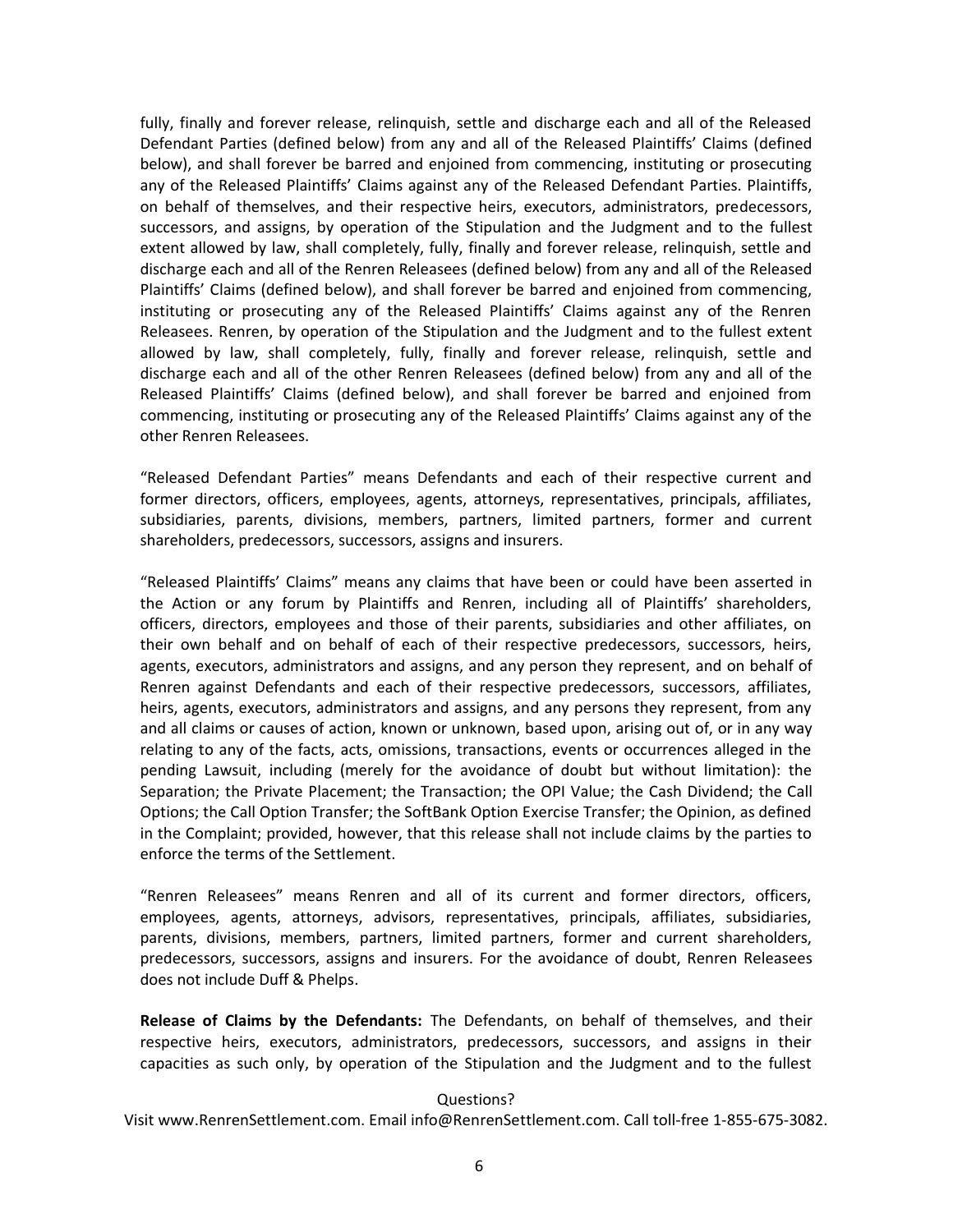extent allowed by law, shall completely, fully, finally and forever release, relinquish, settle and discharge each and all of the Released Plaintiff Parties (defined below) and Renren Releasees, but, for the sake of clarity, excluding any other Defendant except as expressly provided for in the Stipulation or in any other agreement among such Defendants, from any and all of the Released Defendants' Claims (defined below, and together with the Released Plaintiffs' Claims, the "Released Claims"), and shall forever be barred and enjoined from commencing, instituting or prosecuting any of the Released Defendants' Claims against any of the Released Plaintiff Parties and Renren Releasees, but, for the sake of clarity, excluding any other Defendant except as expressly provided for in the Stipulation or in any other agreement among such Defendants.

"Released Plaintiff Parties" means Plaintiffs, their respective counsel (including all Plaintiffs' Counsel), and their past and present officers and directors, and all agents, representatives, estates, insurers, reinsurers and advisors of any of the foregoing.

"Released Defendants' Claims" means any claims that have been or could have been asserted in the Action or any forum by Defendants or any of them or their respective successors and assigns against Plaintiffs, Plaintiffs' Counsel, and each of their respective predecessors, successors, affiliates, heirs, agents, executors, administrators and assigns, and any persons they represent, and Renren Releasees, but, for the sake of clarity, excluding any other Defendants except as expressly provided for herein or in any other agreement among such Defendants, from any and all claims or causes of action, known or unknown, relating to the investigation, initiation, prosecution, defense, and/or resolution of the Action; provided, however, that such release shall not waive or release any claims, rights or remedies that Defendants may have with respect to obligations pursuant to the terms of the Stipulation. Nor shall anything contained in this Stipulation release any past, present, or future claims on the part of any current or former Renren officers or directors for (i) indemnification against Renren, except that a Defendant may not seek indemnification from Renren with respect to any amount contributed by or on behalf of the Defendant to the Settlement Amount and/or the True Up; and/or (ii) coverage under Renren's insurance policies.

The releases the Settlement extend to "Unknown Claims," which are defined as:

Any and all Released Claims that a Person granting a Release hereunder does not know or suspect exist in his, her or its favor at the time of the release of the Released Claims, including without limitation those which, if known, might have affected the decision to enter into this Settlement, and any and all claims which any Defendant does not know or suspect to exist in his, her or its favor at the time of the release of the Released Defendant Claims, including without limitation those which, if known, might have affected the decision to enter into this Settlement. With respect to any and all Released Claims, the Parties stipulate and agree that upon the Effective Date, Plaintiffs (for themselves and on behalf of the Releasing Persons other than Renren), the Renren Releasees, the D&O Releasees and each Defendant shall be deemed to have waived, relinquished and released any and all provisions, rights and benefits conferred by or under Cal. Civ. Code § 1542 or any law of the United States or any state of the United States or territory of the United States or other jurisdiction, or principle of common law, which is similar, comparable or equivalent to Cal. Civ. Code § 1542, which provides:

#### Questions?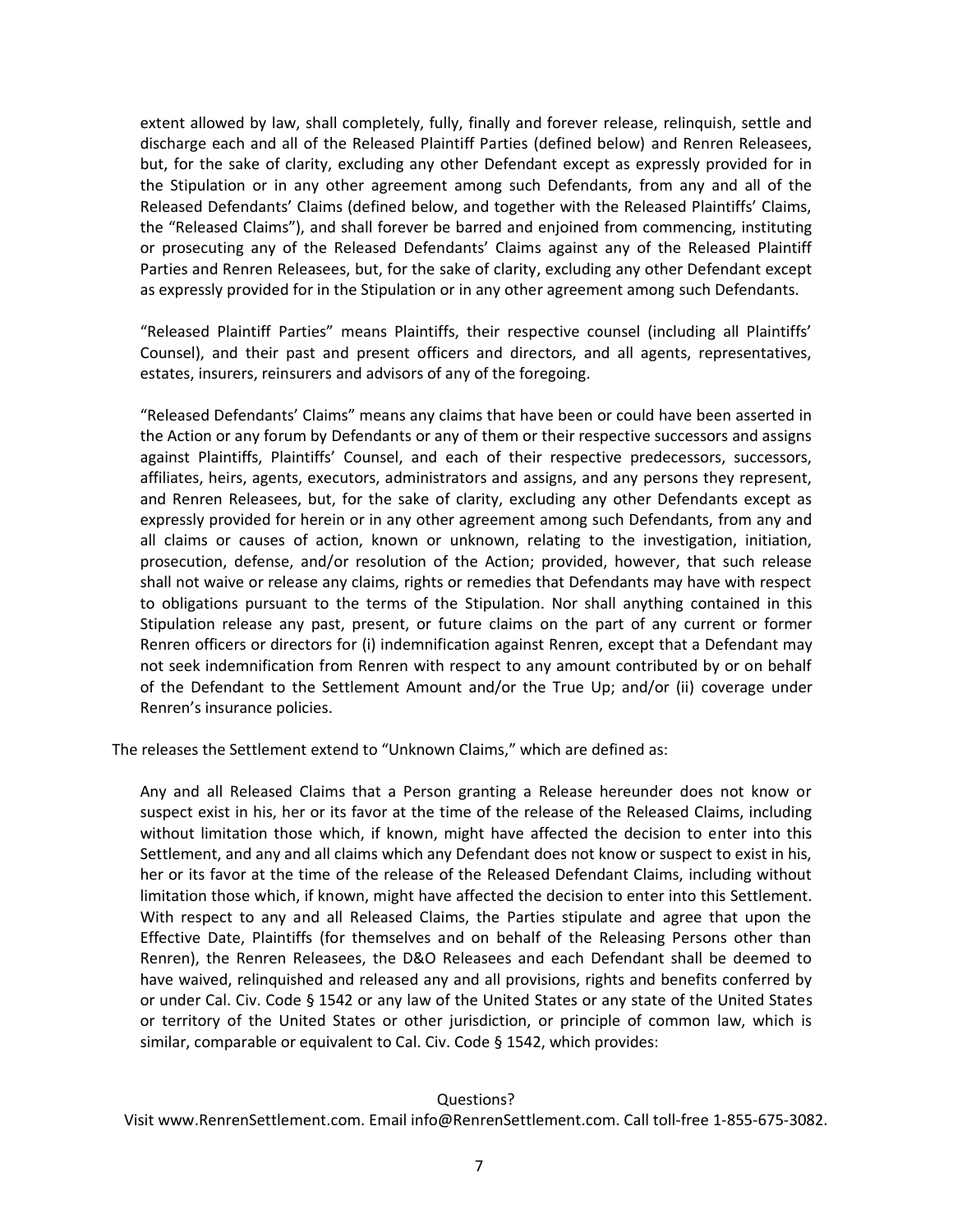A general release does not extend to claims which the creditor does not know or suspect to exist in his or her favor at the time of executing the release, which if known by him or her must have materially affected his or her settlement with the debtor.

Renren, Plaintiffs , the D&O Releasees, and Defendants acknowledge that that they may discover facts in addition to or different from those now known or believed to be true with respect to the Released Claims, but that it is the intention of all Parties to completely, fully, finally and forever extinguish any and all Released Claims, known or unknown, suspected or unsuspected, which now exist, or heretofore existed, or may hereafter exist, and without regard to the subsequent discovery of additional or different facts. Renren, Plaintiffs, the D&O Releasees and Defendants acknowledge, that the inclusion of "Unknown Claims" in the definition of "Released Claims" was separately bargained for and was a key element of the Settlement and was relied upon by Plaintiffs and Defendants in entering into the Stipulation.

In addition, the Defendants may ask the Court for a release such that any Renren Shareholder who receives and accepts a distribution from the Settlement Account also be deemed to have released any Released Plaintiffs' claims that that shareholder may have against each Defendant, D&O Releasees and other Renren Releasees (the "Requested Renren Shareholder Release"). The Settlement is not contingent on the Requested Renren Shareholder Release, and the Court may approve the Settlement even without approving the Requested Renren Shareholder Release. Plaintiffs have not agreed to any such release, but have agreed that they will not oppose Defendants' petitioning the Court for the Requested Renren Shareholder Release. If Defendants choose to seek such relief, Defendants must raise the issue with the Court, in writing, no later than November 9, 2021. Any Renren Shareholder that wishes to object to any Requested Renren Shareholder Release must do so no later than on November 24, 2021, before the Settlement Hearing by filing a separate objection to the Requested Renren Shareholder Release.

The Requested Renren Shareholder Release is not a condition to the Settlement. That is, the Settlement is binding on Defendants and the distributions from the Settlement Account will be paid pursuant to the Settlement (subject to the Court's approval) even if the Court denies Defendants' request to include the Requested Renren Shareholder Release.

#### **6. How will the lawyers be paid?**

Plaintiffs' Counsel have invested significant time and resources in investigating and pursuing the derivative claims asserted in the Lawsuit, and have been working exclusively on a contingent fee since filing the Lawsuit, meaning that they would only be compensated for their time litigating this Lawsuit if they created a benefit for Renren or Renren's shareholders through the Lawsuit. Moreover, Plaintiffs and Plaintiffs' Counsel have incurred significant expenses in pursuing the Lawsuit on behalf of Renren, which could only be recovered if they created a benefit for Renren or Renren's shareholders through the Lawsuit.

In light of the risks undertaken in pursuing the Action on a contingency basis and the benefits created for Renren and Renren's shareholders through the Settlement and the prosecution of the Lawsuit, Plaintiffs' Counsel intend to apply to the Court for an award of attorneys' fees in an amount not to

#### Questions?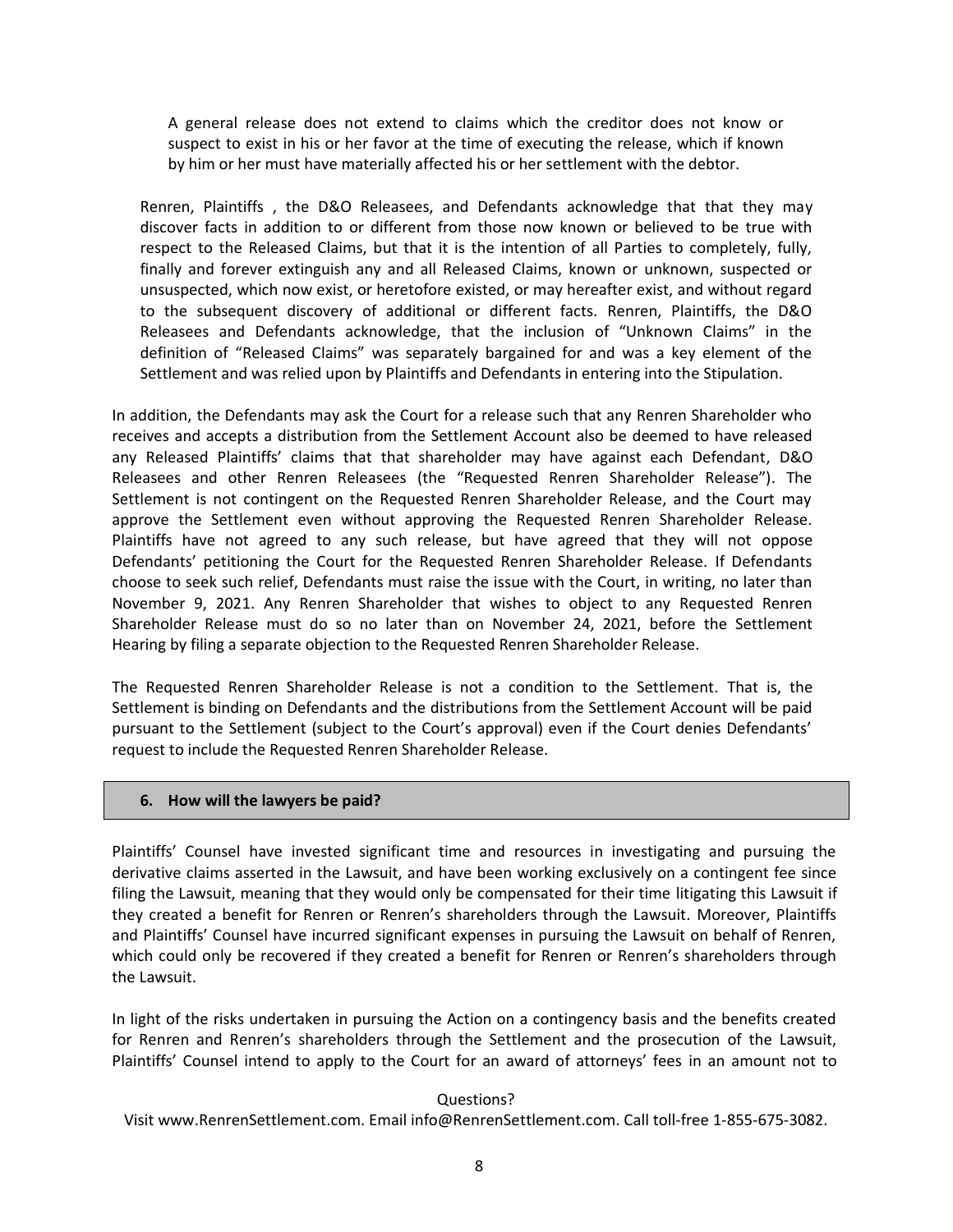exceed thirty-three percent (33%) of the Settlement amount as well as reimbursement of costs and expenses incurred in an amount not to exceed \$950,000, exclusive of the costs of the Administrator, discussed below.

Plaintiffs' Counsel have been working on the Lawsuit since 2018. The fees would pay Plaintiffs' Counsel for litigating the case and negotiating the Settlement that achieves a minimum of a \$300 million monetary recovery and corporate governance improvements. The expenses are to reimburse Plaintiffs and Plaintiffs' Counsel for out-of-pocket expenses incurred in litigating the Lawsuit. In addition to these attorneys' fees and expenses, the Administrator will be entitled to payment for the fees and expenses for administering the Settlement and forwarding payments for distribution to public shareholders, as well as any fees and expenses relating to the payment of any taxes for interest earned on the Settlement Account.

The Court may award less than these amounts. Defendants have agreed not to oppose Plaintiffs' Counsel's request for attorneys' fees or reimbursement of costs and expenses. The amount of the fees and expenses, the payment to the Settlement Administrator, and any tax-related expenses will be deducted from the Settlement Account.

## **7. When and where will the Court decide whether to approve the Settlement?**

The Court will hold a Settlement Hearing at 9:30 a.m. on December 9, 2021. The Court will hold the Settlement Hearing as a virtual hearing online. Login instructions for how to attend the hearing will be posted on the Settlement website at www.RenrenSettlement.com. You are invited, but are not required, to attend the hearing.

At the hearing, the Court will consider whether the Settlement is fair, reasonable, and adequate and whether to approve the Settlement. The Court will also consider Plaintiffs' Counsel's request for an award of attorneys' fees and expenses. If there are objections, the Court will consider them. At or after the hearing, the Court will make decisions whether to approve these matters relating to the Settlement. We do not know how long these decisions will take.

To the extent that any Defendant seeks a Requested Renren Shareholder Release, the Court will also determine whether to approve the Requested Renren Shareholder Release at the Settlement Hearing. Approval of the Settlement shall be independent of, and not contingent upon, the Court's decision on whether to approve any Requested Renren Shareholder Release requested by Defendants (if any).

# **8. How do I tell the Court that I don't like the Settlement?**

If you are a current record or beneficial owner of Renren Class A ordinary shares and/or Renren ADSs, and you continue to own such stock through the date of the Settlement Hearing, you can object to the Settlement if you don't like any part of it, including the request by Plaintiffs' Counsel for fees and reimbursement of expenses as described above. You can give reasons why you think the Court should not approve the Settlement or the request for fees/expenses. The Court will consider your views.

## Questions?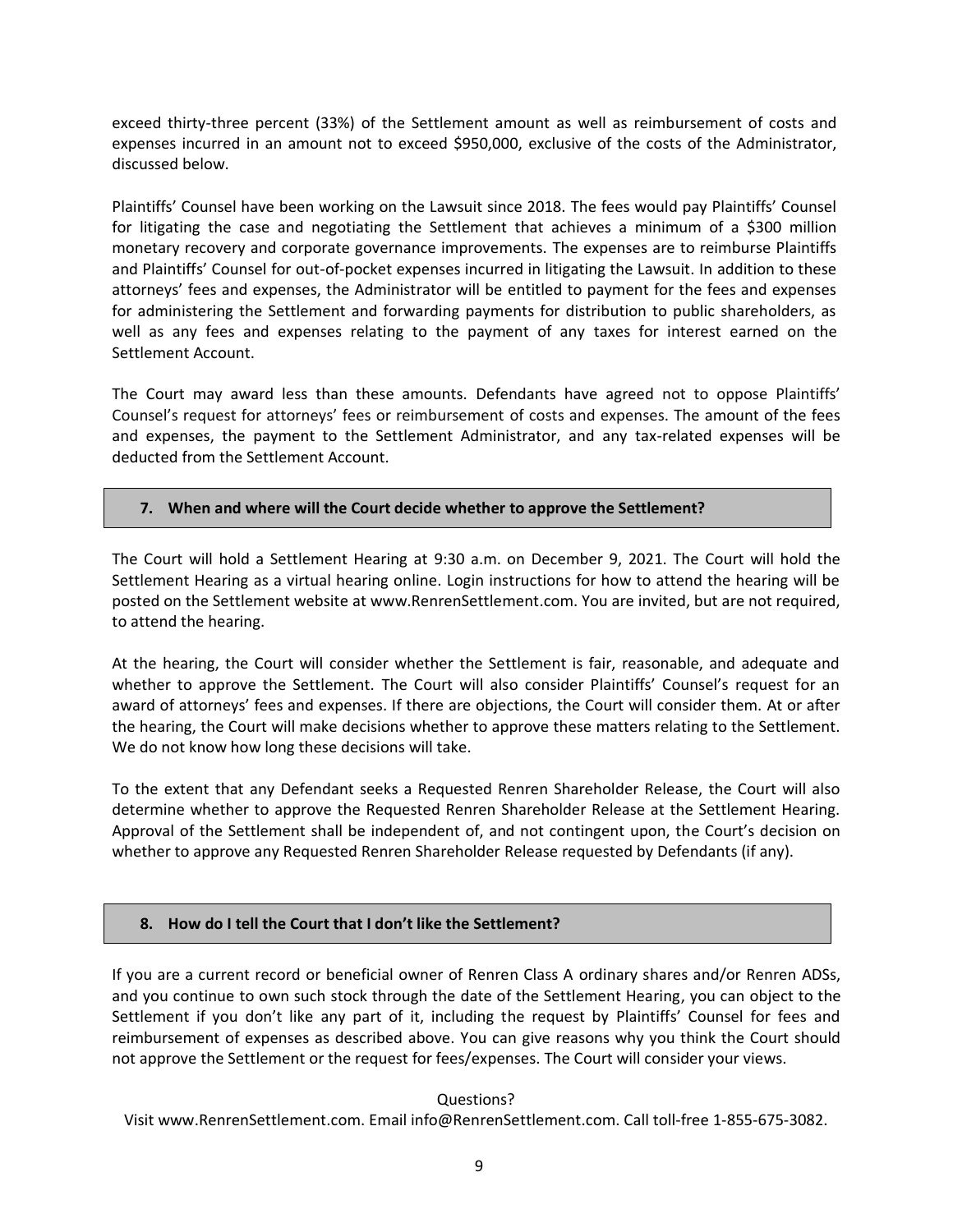To the extent that any Defendant seeks a Requested Renren Shareholder Release, you may also object to such a Requested Renren Shareholder Release. Any such objection to any Requested Renren Shareholder Release shall be separately filed from any objection to the Settlement or the request by Plaintiffs' Counsel for fees and reimbursement of expenses as described above.

To object to the Settlement generally or the Requested Renren Shareholder Release, you must file with the Court, no later than **November 24, 2021,** a written statement saying that you object to the Settlement or the Requested Renren Shareholder Release. Your objection must: (a) identify the case known as *In re Renren Inc. Derivative Litigation*, Index No. 653594/2018; (b) include your name, mailing address, email address, telephone number, and, if represented by an attorney, the name, mailing address, email address, and telephone number of your attorney; (c) include your signature; (d) describe the specific reasons you object, including any legal and evidentiary support for your objections that you wish to bring to the Court's attention; and (e) include documentation sufficient to prove that you held shares of Renren common stock or ADSs as of the close of business on the date of the objection and continue (or will continue) to hold such shares or ADSs as of the Settlement Hearing Date.

The easiest way to file your objection(s) with the Court and notify all counsel is by using the New York State Courts Electronic Filing system (https://iapps.courts.state.ny.us/nyscef/Login). You can create an account without an attorney. By electronically filing your objection(s) the court and all attorneys will receive the objection(s) at the same time. Choose to "File Documents" in the "Supreme Court" then choose to "File to an Existing Case." In the "Case Number" field type "653594/2018" and for the Court select "New York County Supreme Court." You are filing "Documents relating to an existing Motion/Cross-Motion/Petition/OSC" and should check "I am filing as a non-party to this case." After you enter your name and address, you should upload your objection(s) and relate it to Plaintiffs' Motion for Final Settlement Approval or Defendants' filing, if any, seeking a Requested Renren Shareholder Release. Alternatively, you can mail your objection(s) so that such objection(s) is/are received no later no later than **November 24, 2021** by the Clerk of the Court, 60 Centre Street, Room 119A, New York, NY 10007 with a copy to the Administrator, P.O Box 6569, Portland, OR 97228-6569, info@RenrenSettlement.com.

An objector is not required to attend the Settlement Hearing. However, any objector wishing to be heard orally, either individually or through counsel of their own choice, is required to indicate in their written objection(s) their intention to appear at the Settlement Hearing and to include in their written objection(s) the identity of any witnesses they may call to testify and copies of any exhibits they intend to introduce into evidence at the Settlement Hearing. Login instructions for how to attend the hearing will be posted on the Settlement website at www.RenrenSettlement.com.

## **9. Do I have to come to the hearing?**

No. Plaintiffs' Counsel will answer questions the Court may have. But, you are welcome to attend the virtual hearing by following the instructions provided on the Settlement website at www.RenrenSettlement.com. If you submit any objection(s), you don't have to come to Court to talk about it. As long as you mailed your written objection(s) with the proper documentation and in the